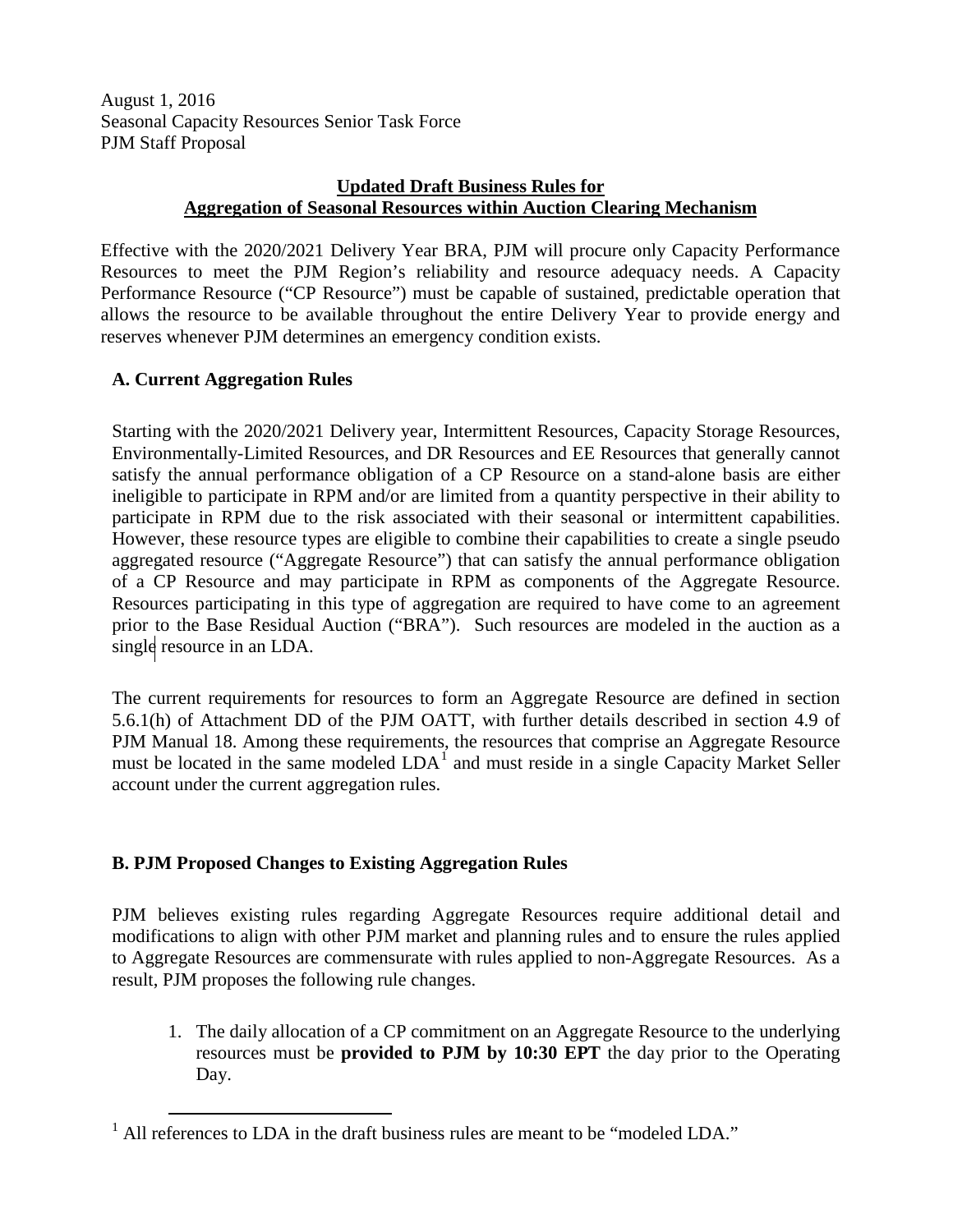The current rules require this information by noon the day before the Operating Day which is based on the old Day-ahead Market timeline. The update to 10:30 AM is to match the current timing.

- 2. An individual resource that is part of an Aggregate Resource may not receive a daily CP commitment allocation in excess of their CIRs.
- 3. Aggregate Resources **will be eligible to aggregate across modeled LDAs**, however, for the purpose of BRA modeling and compensation, the Aggregate Resource will be modeled in the highest level LDA of all individual resources comprising the Aggregate Resource. For example, if two resources aggregate together and one is physically located in EMAAC and the other is in the Rest of RTO, the Aggregate Resource will be modeled in the Rest of RTO and compensated at the Rest of RTO clearing price.

If the individual resources are located in different modeled LDAs that are not nested, they will be modeled and compensated in the smallest LDA common to all of them. For example, an Aggregate Resource where the individual resources are physically located in EMAAC and SWMAAC would be modeled and compensated in MAAC. An Aggregate Resource with individual resources located in COMED and EMAAC would be modeled and compensated as if it were in the Rest of RTO.

- 4. Individual resources that are part of an Aggregate Resource will be expected to respond to a Performance Assessment Hour (PAH) in the area where they are physically located but its Non-Performance Charge Rate will be based on the location of the physical resources underlying the aggregate. If one or more individual resources that are part of an Aggregate Resource are in the same area where there is a PAH, the under-/over-performance of the Aggregate Resource will be based on the total commitment and performance of all of the individual resources included in the PAH.
- 5. Any replacement transactions on an Aggregate Resource must be based on the location where the resource was modeled and cleared in the RPM auction as described in 3 above. After the Aggregate Resource commitment is removed or reduced by a replacement transaction, the Capacity Market Seller responsible for the Aggregate Resource may update the allocation of the new CP commitment quantity on the Aggregate Resource to the underlying resources.

## **C. PJM Proposal for an Additional Method to Aggregate Seasonal Capacity Performance Resource Offers**

The following draft business rules describe a PJM proposal that will permit certain resource types with seasonal capacity capability to be aggregated by PJM during the BRA clearing process if they have not done so prior to the auction. This proposal for seasonal aggregation will not replace the current business rules regarding aggregation (as may be modified in section B above); rather it is being proposed as an additional type of aggregation that PJM would offer.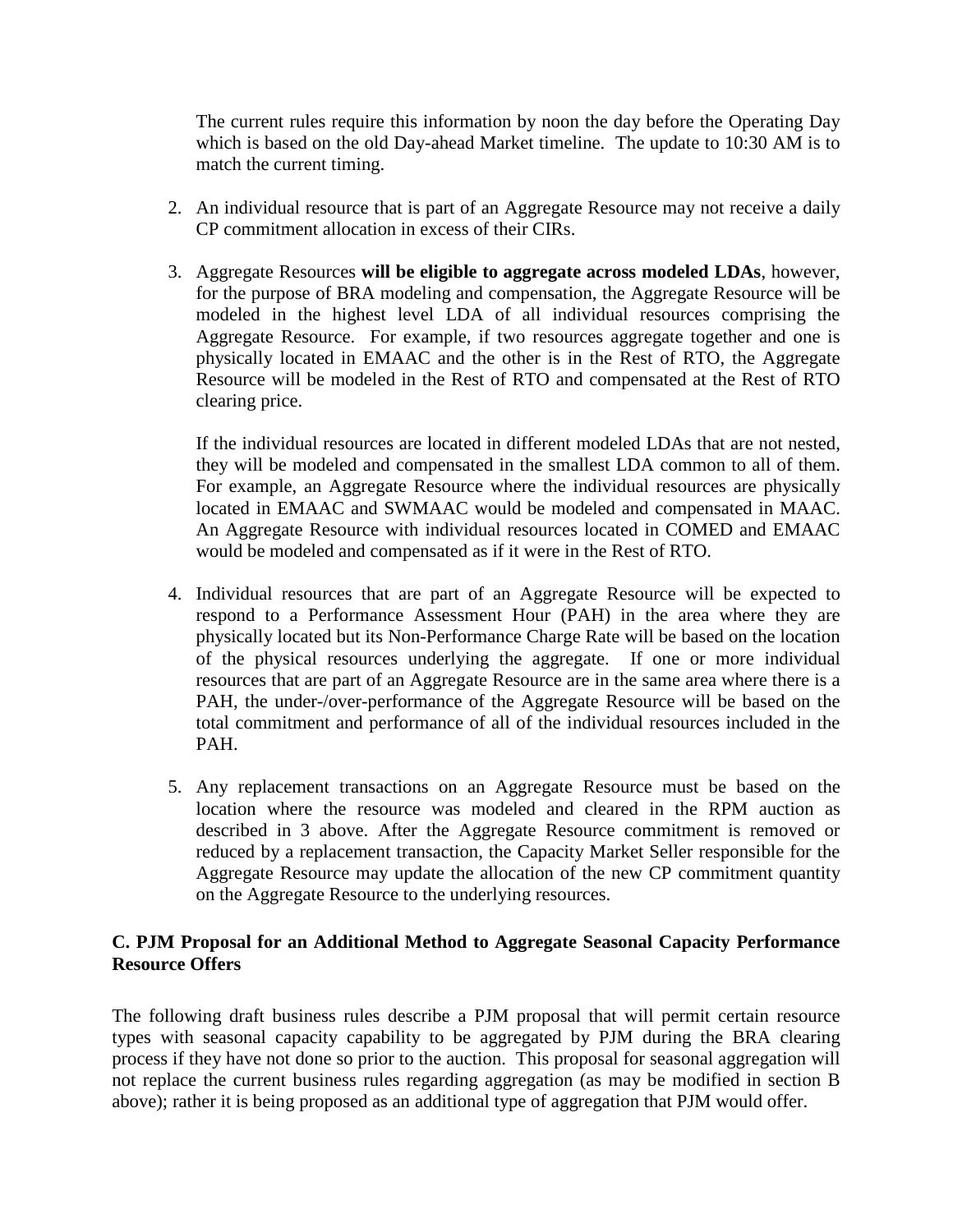Resources eligible for this type of seasonal aggregation are those Intermittent Resources, Capacity Storage Resources, Environmentally-Limited Resources, summer-only DR Resources and summer-only EE Resources that can demonstrate that they can only meet the qualifications of a CP Resource on a seasonal basis. Such resources that are eligible for seasonal aggregation but do not aggregate prior to the BRA will be able to submit sell offers of capacity into the BRA on a stand-alone basis, specifying a season in which they are seeking to commit, as described in more detail below.

Under this proposal, the requirement that PJM procure 100% CP Resource commitments is maintained by instructing the auction clearing engine to clear equal quantities of off-setting seasonal capacity sell offers thereby creating annual capacity commitments from the seasonal capacity sell offers. This methodology will also maintain a single, uniform, capacity clearing price that will be paid to all committed resources for the duration of the commitment period for which they cleared.

- 1. Resources that are eligible for seasonal aggregation but do not do so prior to a BRA may instead submit sell offers of seasonal capacity into the BRA on a stand-alone basis. Seasonal capacity consists of summer-period capacity and winter-period capacity.
	- (a) A cleared summer-period capacity sell offer takes on a capacity commitment and performance obligation for the months of June through October and the following May, inclusive, and receives a daily auction credit for each day of the same period based on the cleared UCAP quantity times the auction's resource clearing price applicable to the resource.
	- (b) A cleared winter-period capacity sell offer takes on a capacity commitment and performance obligation for the months of November through April, inclusive, and receives a daily auction credit for each day of the same November through April period based on the cleared UCAP quantity times the auction's resource clearing price applicable to the resource.
	- (c) Seasonal resources that receive a capacity commitment for either the summer or winter period of the Delivery Year will be responsible for the commitment and obligations of a CP Resource for that period. This includes performance during a PAH and the submission of offers into the Day-ahead Energy Market, where applicable, during the committed period. The Non-Performance Charge Rate will be based on the physical location of the resource that clears a seasonal capacity sell offer.
- 2. Intermittent Resources, Capacity Storage Resources, and Environmentally-Limited Resources are generally available throughout the entire delivery year to provide energy but may have expected capability in one season that exceeds expected capability in the other season. Such resources may submit a sell offer for CP capacity and a separate sell offer for either summer-period capacity or winter-period capacity up to a total sell offer quantity for each season no greater than the UCAP value of the resource.

Summer-only DR and summer-only EE may submit sell offers for summer-period capacity.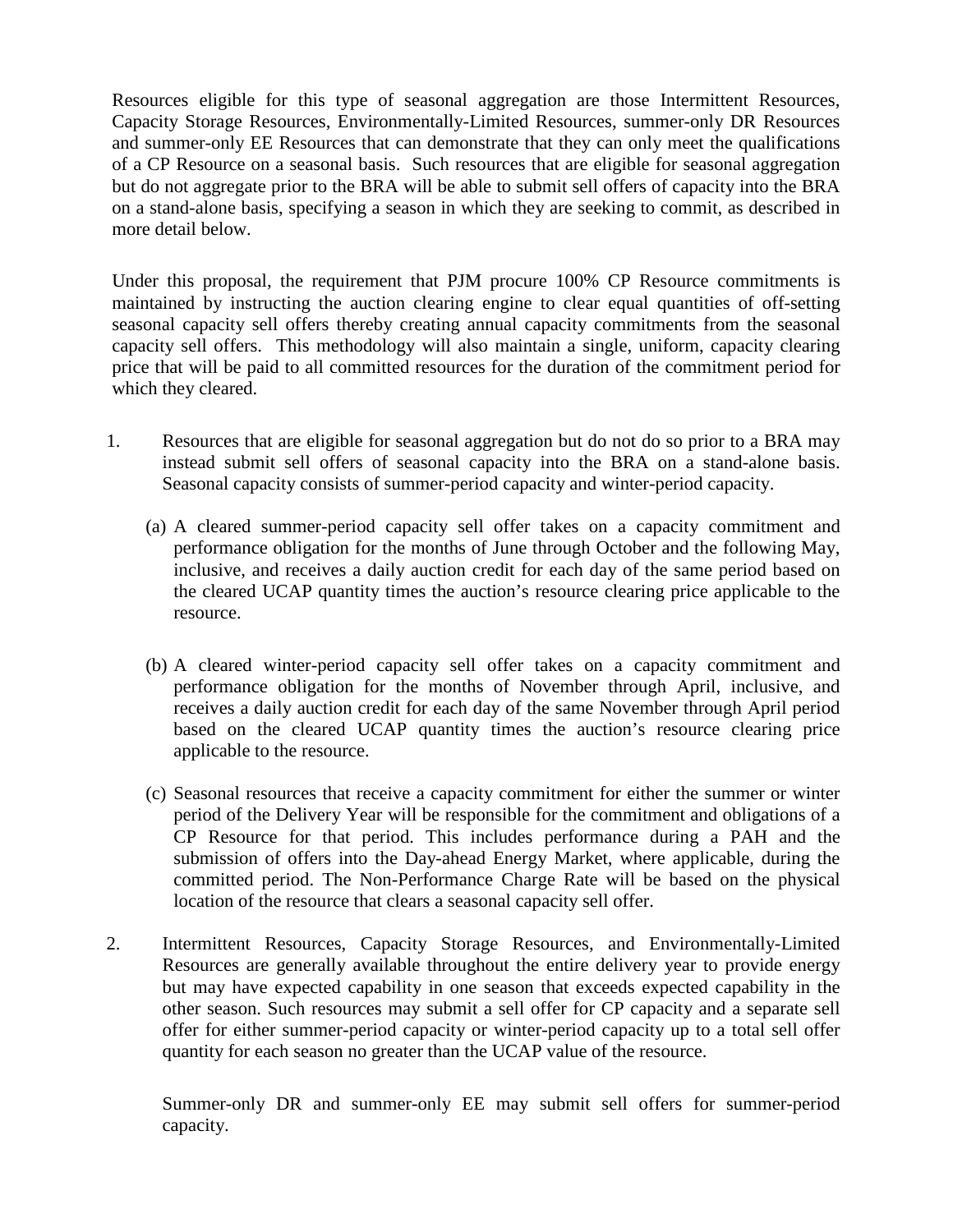- 3. Similar to Capacity Performance Resources with full-year commitments, generation resources that are eligible and wish to sell seasonal capacity will not be permitted to sell seasonal capacity in excess of their Capacity Interconnection Rights (CIR).
- 4. The BRA clearing algorithm will clear all annual period CP capacity sell offers, summerperiod capacity sell offers, and winter-period capacity sell offers to minimize the bidbased cost of satisfying the reliability requirement of the PJM Region and each modeled LDA while respecting all applicable requirements and constraints. To ensure that seasonal capacity sell offers are cleared to form capacity resource commitments that in aggregate satisfy the year-round availability and performance requirements of a CP Resource, the clearing algorithm will include a constraint that requires the total cleared quantity of summer-period capacity to exactly equal the total cleared quantity of winter-period capacity across the entire RTO. To aid in the clearing of exactly equal quantities of opposite season sell offers, each segment of a seasonal sell offer must be submitted as a flexible sell offer (i.e., the minimum MW of each offer segment must be 0 MW).

It will not be required that the total cleared quantity of opposite season sell offers be equal within each modeled LDA; however, the clearing algorithm will ensure that the reliability requirement of each LDA is properly respected by considering only the equally matched quantity of cleared opposite-season sell offers located within an LDA as satisfying that LDA's reliability requirement. For example, if the algorithm solution clears a 50 MW summer-period sell offer in EMAAC and a 50 MW winter-period sell offer in the rest of MAAC, then the algorithm would have considered the equally matched quantity of opposite-season sell offers of 50 MW fully contained in the MAAC LDA as satisfying the MAAC LDA reliability requirement, but the cleared unmatched 50 MW summer-period sell offer in EMAAC would not have been considered as satisfying the EMAAC LDA reliability requirement – both seasonal sell offers of this example will be considered to be located in the MAAC LDA from a clearing price perspective.

5. The locational resource clearing price that is applicable to each cleared seasonal sell offer is determined during the post-processing of the auction results consistent with the manner in which the auction clearing algorithm recognizes seasonal capacity sell offer contribution to satisfying LDA reliability requirements. For each constrained LDA and starting with the LDA with the highest clearing price, PJM determines the quantity of cleared equally matched opposite-season sell offers located within the LDA. Up to this quantity, the cleared summer-period sell offers located in this LDA with the lowest selloffer price and the cleared winter-period sell offers with the lowest sell-offer price will be compensated at the auction clearing price of the LDA. Any cleared seasonal sell-offers located within the LDA that do not receive that LDA's clearing price are next effectively "moved" to the next higher level constrained LDA where they are considered in a similar manner for compensation at that LDA's clearing price.

For example, assume that the least-cost auction solution clears a total summer-period sell offer quantity of 200 MW comprised of 100 MW in EMAAC, 50 MW in SWMAAC, and 50 MW in rest of RTO region, against a total cleared winter-period sell offer quantity of 200 MW comprised of 50 MW in EMAAC, 100 MW in SWMAAC and 50 MW in ComEd. Also assume that only the EMAAC, SWMAAC and ComEd LDAs were